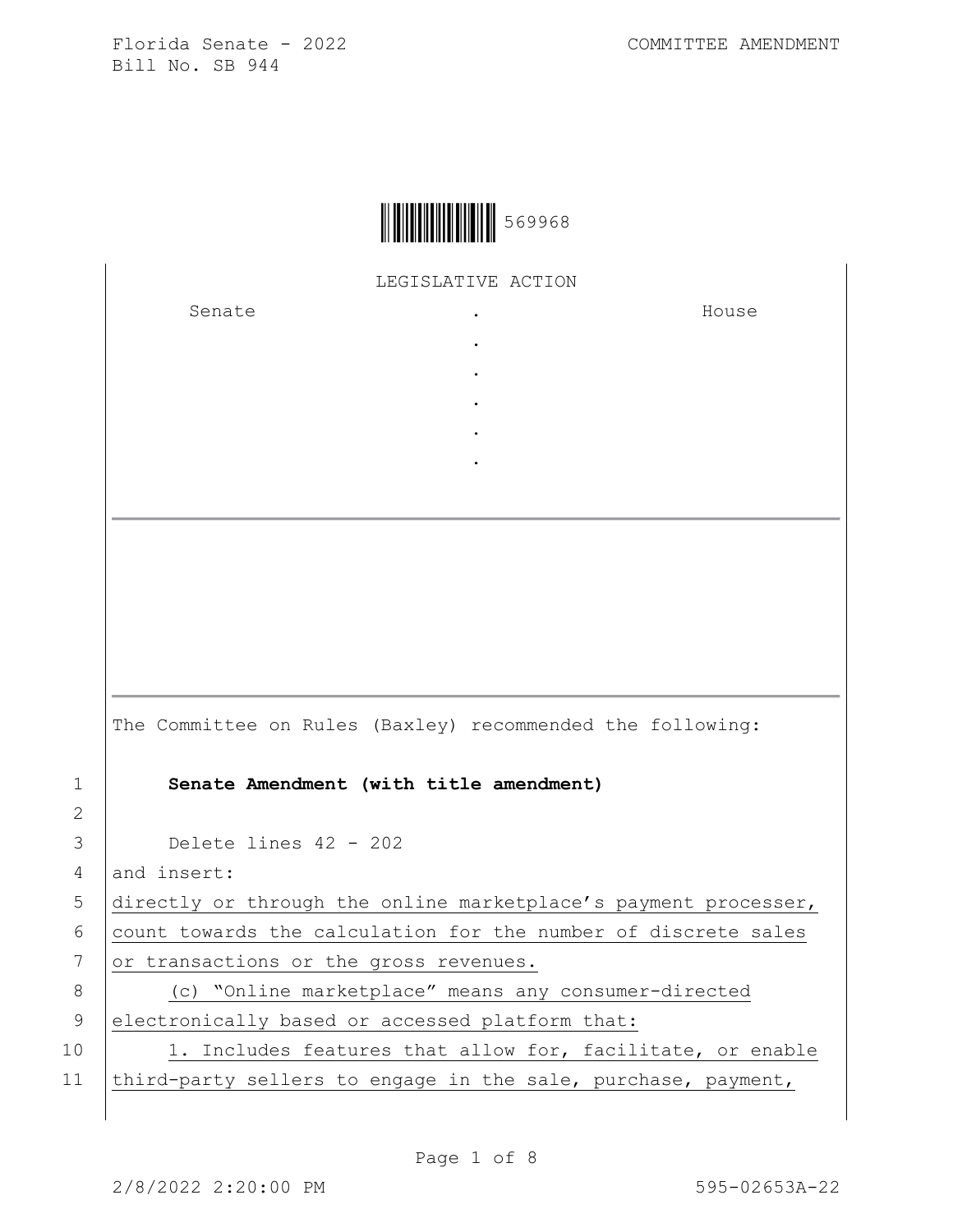| 12 | storage, shipping, or delivery of a consumer product in the      |
|----|------------------------------------------------------------------|
| 13 | United States;                                                   |
| 14 | 2. Is used by one or more third-party sellers for such           |
| 15 | purposes; and                                                    |
| 16 | 3. Has a contractual or similar relationship with consumers      |
| 17 | governing their use of the platform to purchase consumer         |
| 18 | products.                                                        |
| 19 | (d) "Seller" means a person who sells, offers to sell, or        |
| 20 | contracts to sell a consumer product through an online           |
| 21 | marketplace.                                                     |
| 22 | (e) "Third-party seller" means any seller, independent of        |
| 23 | an online marketplace, that sells, offers to sell, or contracts  |
| 24 | to sell a consumer product in the United States through an       |
| 25 | online marketplace. The term does not include, with respect to   |
| 26 | an online marketplace:                                           |
| 27 | 1. A seller that operates the online marketplace;                |
| 28 | 2. A business entity that has made available to the general      |
| 29 | public the entity's name, business address, and working contact  |
| 30 | information;                                                     |
| 31 | 3. A business entity with an ongoing contractual                 |
| 32 | relationship with the online marketplace to provide the online   |
| 33 | marketplace with the manufacture, distribution, wholesaling, or  |
| 34 | fulfillment of shipments of consumer products; or                |
| 35 | 4. A business entity that has provided to the online             |
| 36 | marketplace identifying information that has been verified.      |
| 37 | (f) "Verify" means to confirm information and documentation      |
| 38 | provided to an online marketplace by the use of one or more      |
| 39 | methods that enable the online marketplace to reliably determine |
| 40 | that any information and documents provided which correspond to  |
|    |                                                                  |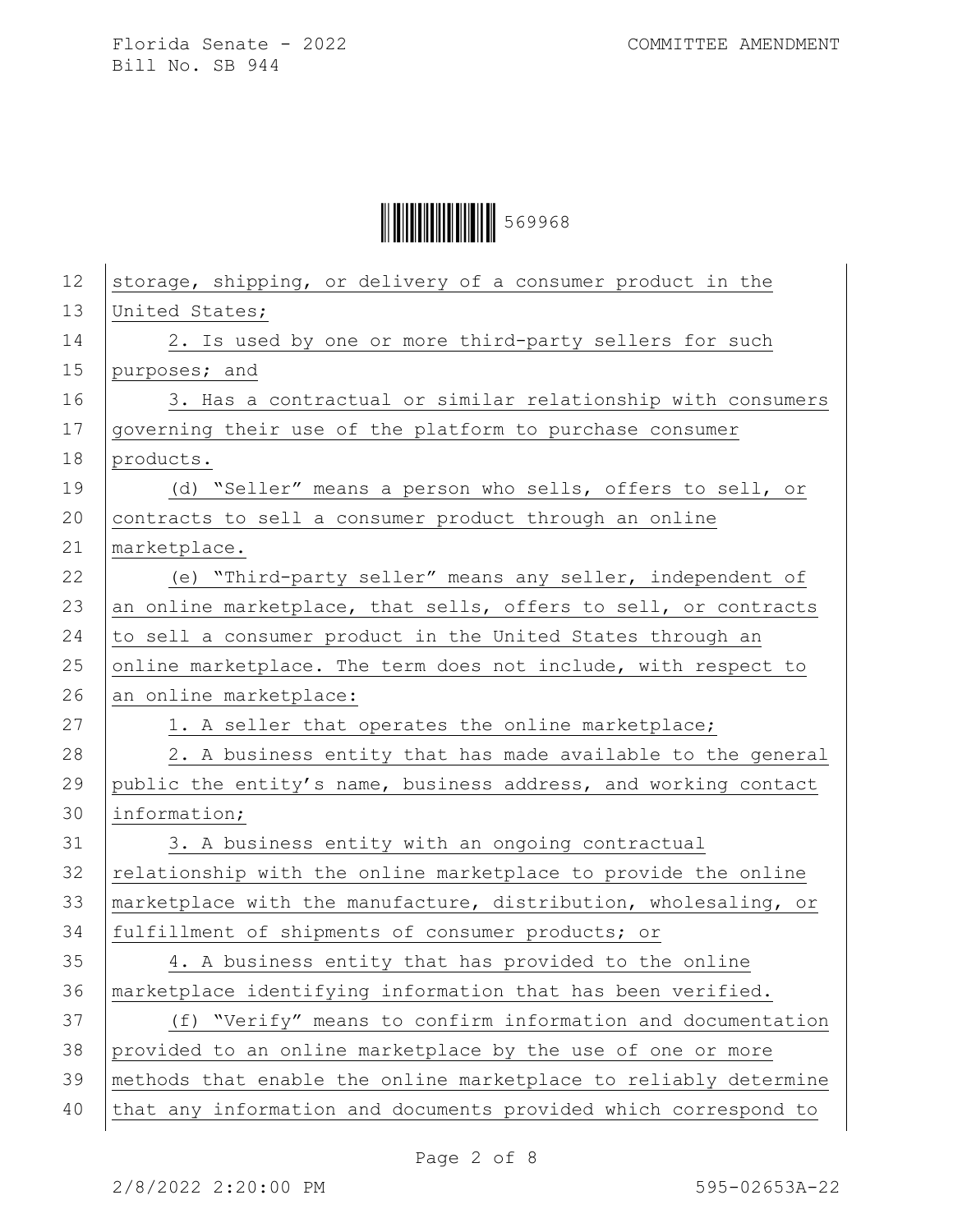| 41 | the seller or an individual acting on the seller's behalf are    |
|----|------------------------------------------------------------------|
| 42 | valid, not misappropriated, and not falsified.                   |
| 43 | (2) VERIFICATION.-                                               |
| 44 | (a) An online marketplace shall require that any high-           |
| 45 | volume third-party seller on the online marketplace provide the  |
| 46 | online marketplace with all of the following information within  |
| 47 | 10 days after qualifying as a high-volume third-party seller:    |
| 48 | 1. Deposit account information from a financial                  |
| 49 | institution. If the high-volume third-party seller does not have |
| 50 | deposit account information at a financial institution, such     |
| 51 | seller must provide the online marketplace with the name of the  |
| 52 | payee for payments issued by the online marketplace to the high- |
| 53 | volume third-party seller, and the information must be confirmed |
| 54 | by the online marketplace or by another third party contracted   |
| 55 | by the online marketplace.                                       |
| 56 | 2. Contact information, including all of the following:          |
| 57 | a. A valid e-mail address and working phone number.              |
| 58 | b. If the high-volume third-party seller is an individual,       |
| 59 | the individual's name.                                           |
| 60 | c. If the high-volume third-party seller is not an               |
| 61 | individual, either a copy of a government-issued photo           |
| 62 | identification for an individual acting on behalf of such seller |
| 63 | which includes such individual's name and physical address or a  |
| 64 | copy of a government-issued record or tax document that includes |
| 65 | the business name and physical address of the high-volume third- |
| 66 | party seller.                                                    |
| 67 | 3. A business tax identification number or, if the high-         |
| 68 | volume third-party seller does not have a business tax           |
| 69 | identification number, a taxpayer identification number.         |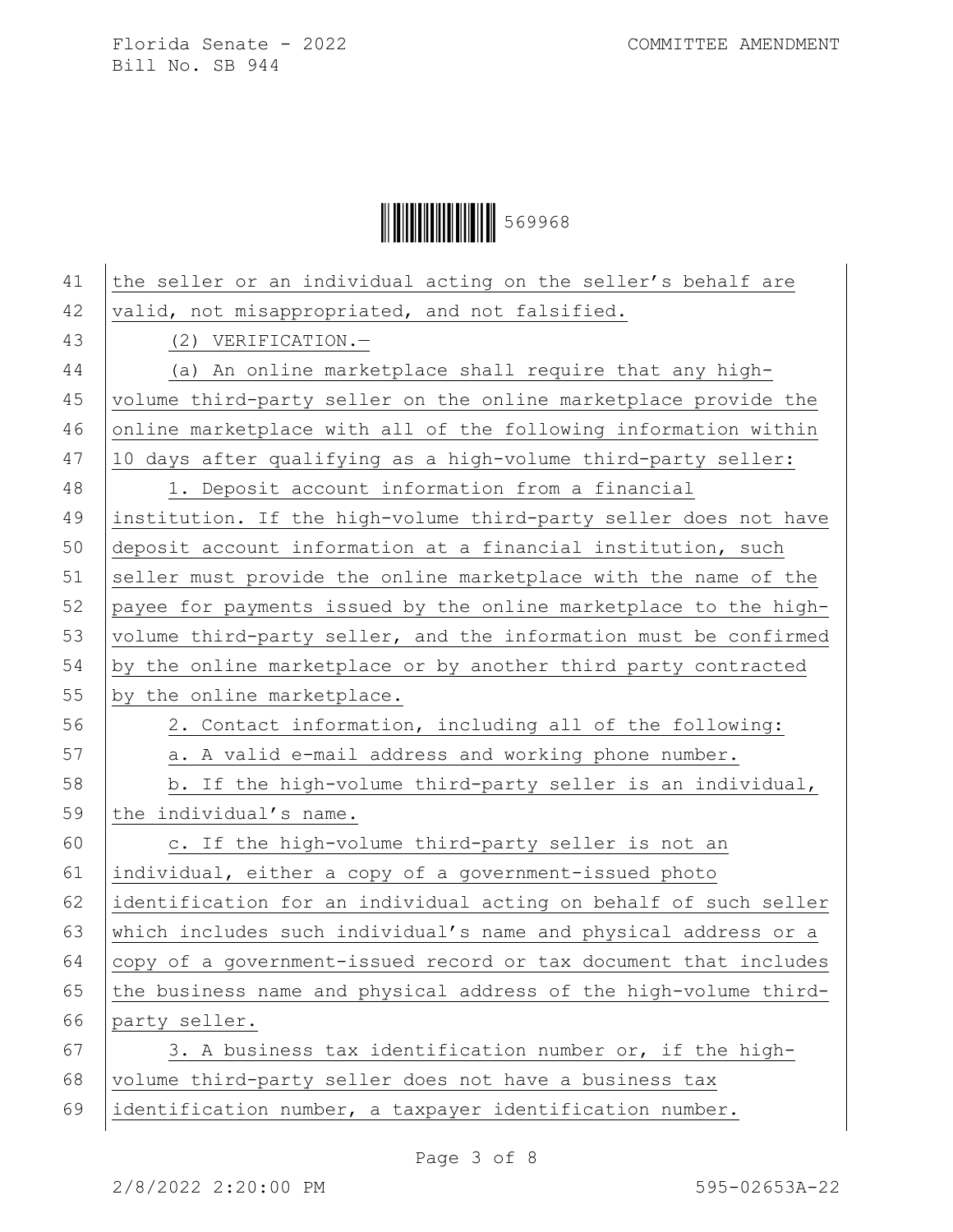**ÖHELLE 199968** 

70 (b) The online marketplace shall verify the information the 71 high-volume third-party seller provides under this subsection 72 within 10 days after receiving such information. If the high-73 volume third-party seller provides any changes to the 74 information, the online marketplace must verify such changes 75  $\mid$  within 10 days after receiving the information. If a high-volume 76 third-party seller provides a copy of a valid government-issued 77 tax document, the information contained within such tax document 78 shall be presumed verified as of the date of issuance of such 79 document. 80 (c) The online marketplace shall, on at least an annual 81 basis, notify each high-volume third-party seller on the online

82 marketplace that such seller must inform the online marketplace 83 of any changes to the information previously provided by the 84 seller within 10 days after receiving the notification. The 85 notification must require the high-volume third-party seller to 86 either electronically certify that the high-volume third-party 87 seller's information is unchanged or provide changes to the 88 information as necessary. If the online marketplace becomes 89 aware that a high-volume third-party seller has not certified 90 that such information is unchanged or provided such changed 91 information within 10 days after receiving such notification, 92 the online marketplace must suspend the selling privileges of 93 the high-volume third-party seller until such seller provides 94 such certification or changed information.

95 (3) DISCLOSURE.-

96 (a) An online marketplace shall disclose to consumers, in a 97 clear and conspicuous manner in the order confirmation message 98 or other document or communication made to the consumer after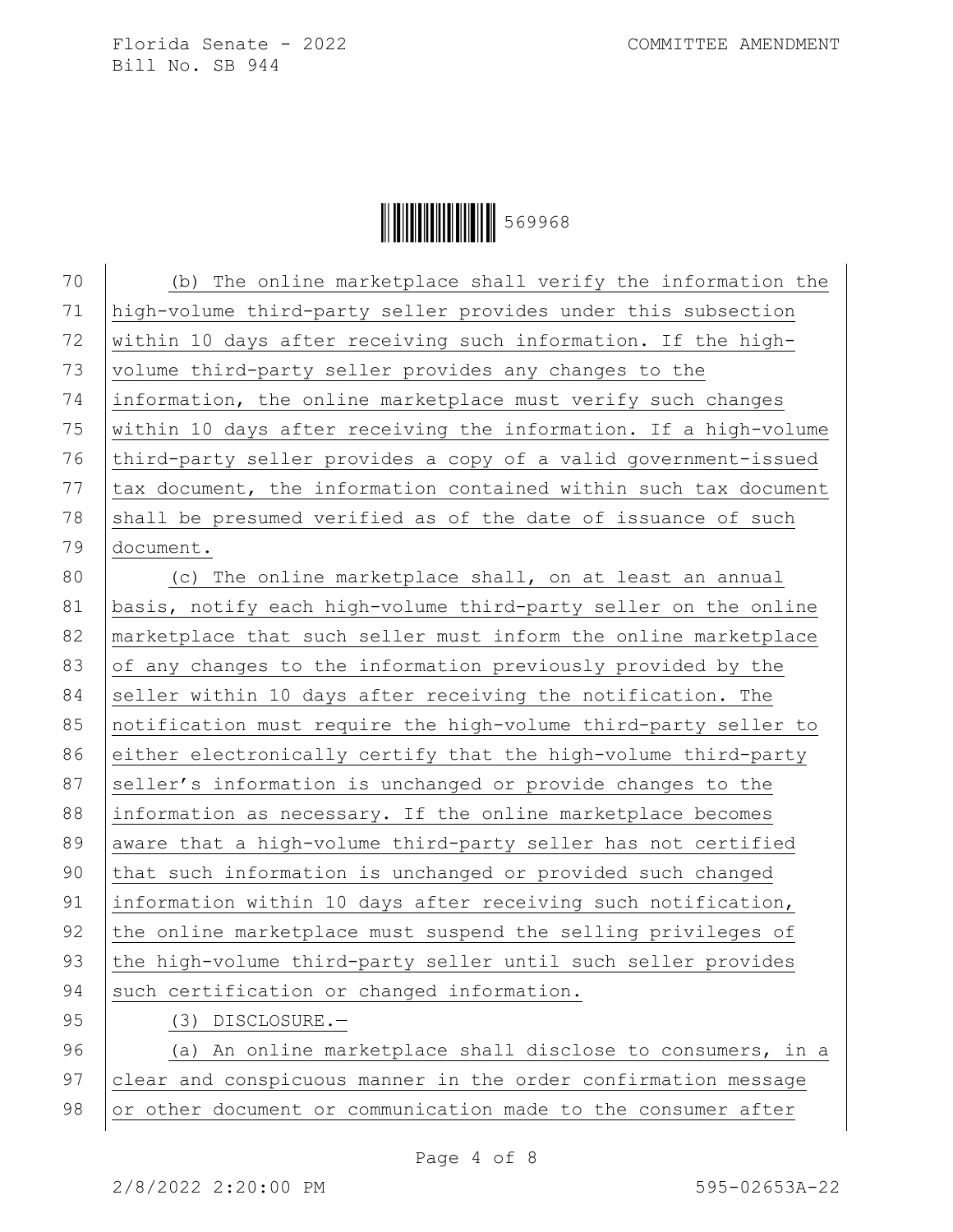| 99  | the purchase is finalized and in the consumer's account           |
|-----|-------------------------------------------------------------------|
| 100 | transaction history, all of the following information of any      |
| 101 | high-volume third-party seller with an aggregate total of         |
| 102 | \$20,000 or more in annual gross revenues on its online platform: |
| 103 | 1. The full name of the high-volume third-party seller,           |
| 104 | which may include the seller's name or company name, or the name  |
| 105 | by which the seller or company operates on the online             |
| 106 | marketplace.                                                      |
| 107 | 2. The full physical address of the high-volume third-party       |
| 108 | seller. If the seller certifies to the online marketplace that    |
| 109 | the seller does not have a business address and only has a        |
| 110 | residential street address, or has a combined business and        |
| 111 | residential address, the online marketplace may:                  |
| 112 | a. Disclose to consumers the country of the seller and, if        |
| 113 | applicable, the state in which the seller resides.                |
| 114 | b. Inform consumers that a business address is not                |
| 115 | available for the seller and that consumer inquiries should be    |
| 116 | submitted to the seller by telephone, e-mail, or other means of   |
| 117 | electronic messaging provided to the seller by the online         |
| 118 | marketplace. If the seller certifies to the online marketplace    |
| 119 | that the seller is a business that has a physical address for     |
| 120 | product returns, the online marketplace may disclose the          |
| 121 | seller's physical address for product returns.                    |
| 122 | 3. Contact information for the high-volume third-party            |
| 123 | seller, including a working telephone number or a working e-mail  |
| 124 | address or other means of direct electronic messaging, which may  |
| 125 | be provided to the seller by the online marketplace, to allow     |
| 126 | for direct, unhindered communication with the seller. If the      |
| 127 | only telephone number of the seller is the personal telephone     |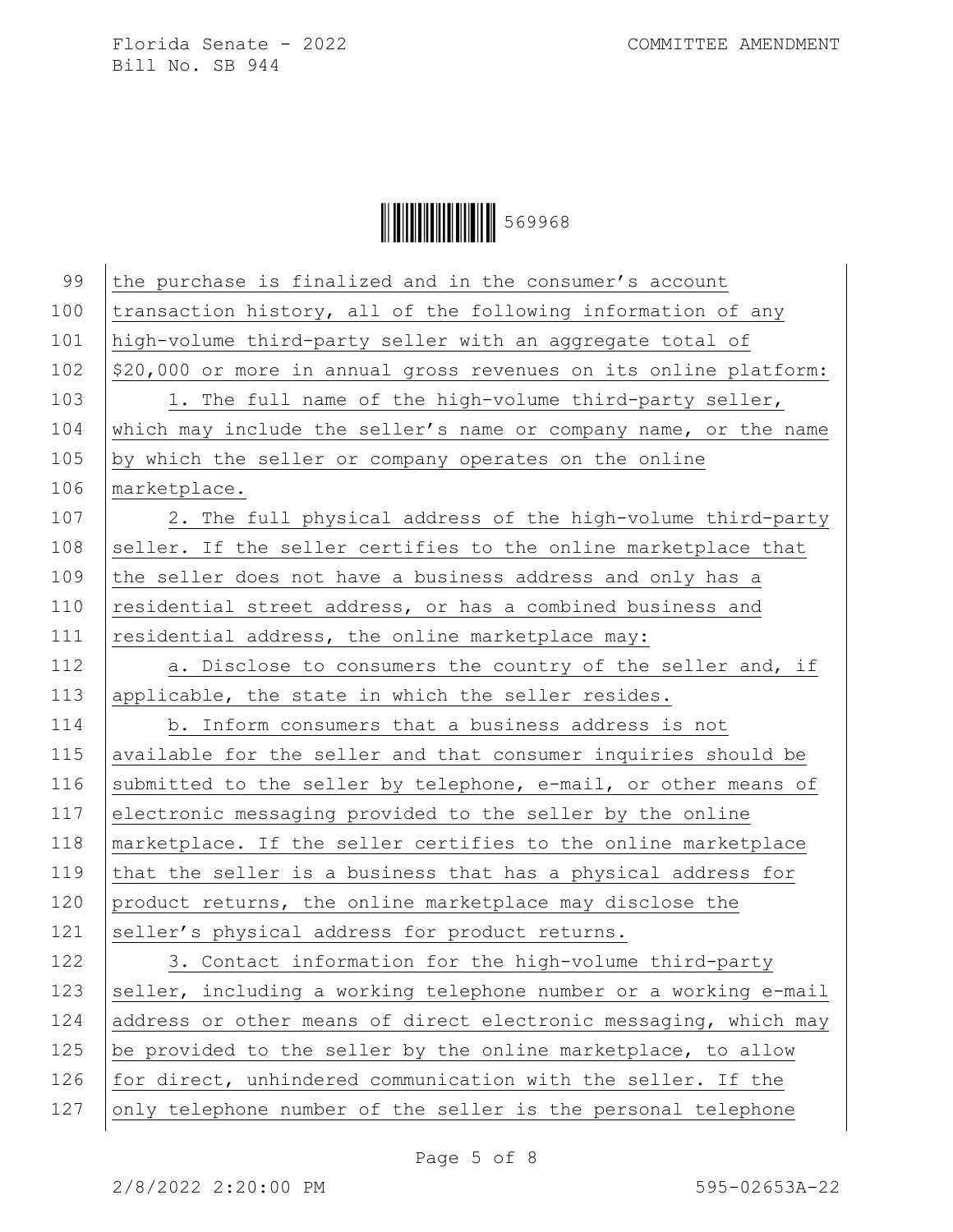**ÖEFFELLE 199968** 

128 number of the seller, the online marketplace must inform 129 consumers that a telephone number is not available for the 130 seller and that consumer inquiries should be submitted to the 131 seller's e-mail address or other means of electronic messaging 132 provided to the seller by the online marketplace. 133 4. Whether the high-volume third-party seller used a 134 different seller to supply the consumer product to the consumer 135 upon purchase. Upon the request of the consumer, the online 136 | marketplace shall disclose the identification of a seller, if 137 the seller is different from the high-volume third-party seller 138 listed on the consumer product listing before the purchase. 139 (b) If an online marketplace becomes aware that a high-140 volume third-party seller has made a false representation to the 141 online marketplace in order to restrict access to the full 142 physical address, telephone number, or e-mail address required 143 in paragraph (a), the online marketplace must, after providing 144  $\vert$  the seller with written or electronic notice, require the full 145 disclosure of the high-volume third-party seller's full physical 146 address, telephone number, and e-mail address. If such 147 information is not disclosed within 10 days after notification, 148  $\vert$  the online marketplace must suspend the selling privileges of 149  $\vert$  the high-volume third-party seller on the online marketplace 150 until the required information is disclosed. 151 (c) An online marketplace shall provide to consumers, in a 152 conspicuous manner on the consumer product listing of any high-153 | volume third-party seller, a reporting mechanism that allows for

154 electronic and telephonic reporting of suspicious marketplace 155 activity to the online marketplace.

156 (d) This subsection does not prevent an online marketplace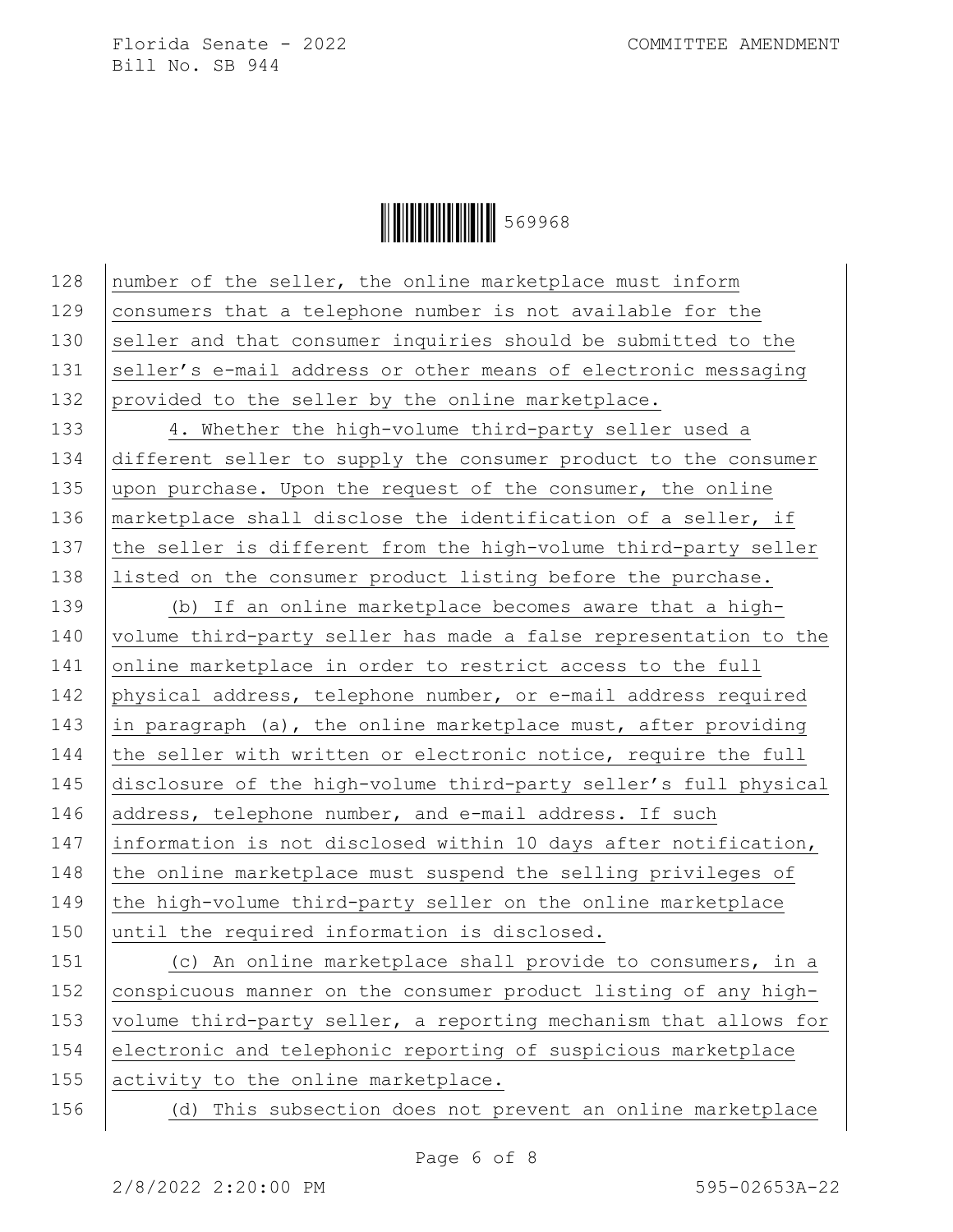| 157        | from using any additional measures, electronic or otherwise,     |
|------------|------------------------------------------------------------------|
| 158        | that it deems necessary to prevent spam, fraud, or abuse in      |
| 159        | communication between the consumer and the high-volume third-    |
| 160        | party seller, or the sale of fraudulent, stolen, or counterfeit  |
| 161        | consumer products on its platform.                               |
| 162        | (4) ENFORCEMENT. - A violation of this section constitutes a     |
| 163        | violation of the Deceptive and Unfair Trade Practices Act under  |
| 164        | part II of chapter 501. A person who violates this section is    |
| 165        | subject to the penalties and remedies provided therein.          |
| 166        | Notwithstanding s. 501.211, this section does not create a       |
| 167        | private cause of action in favor of any person damaged by a      |
| 168        | violation of this section.                                       |
| 169        | (5) RULES.-The Department of Legal Affairs may adopt rules       |
| 170        | with respect to collecting and verifying information under this  |
| 171        | section, provided that such rules are limited to what is         |
|            |                                                                  |
| 172        | necessary to collect and verify such information.                |
| 173        | (6) PREEMPTION. The regulation of the requirement for            |
| 174        | online marketplaces to verify information from high-volume       |
| 175        | third-party sellers on a one-time or ongoing basis or disclose   |
| 176        | information to consumers is preempted to the department. A local |
| 177        | governmental entity may not establish, mandate, or otherwise     |
| 178        | require the verification or disclosure of such information.      |
|            | Section 2. This act shall take effect January 1, 2023.           |
| 180        |                                                                  |
| 181        |                                                                  |
| 179<br>182 | And the title is amended as follows:                             |
| 183        | Delete lines 18 - 19                                             |
| 184        | and insert:                                                      |